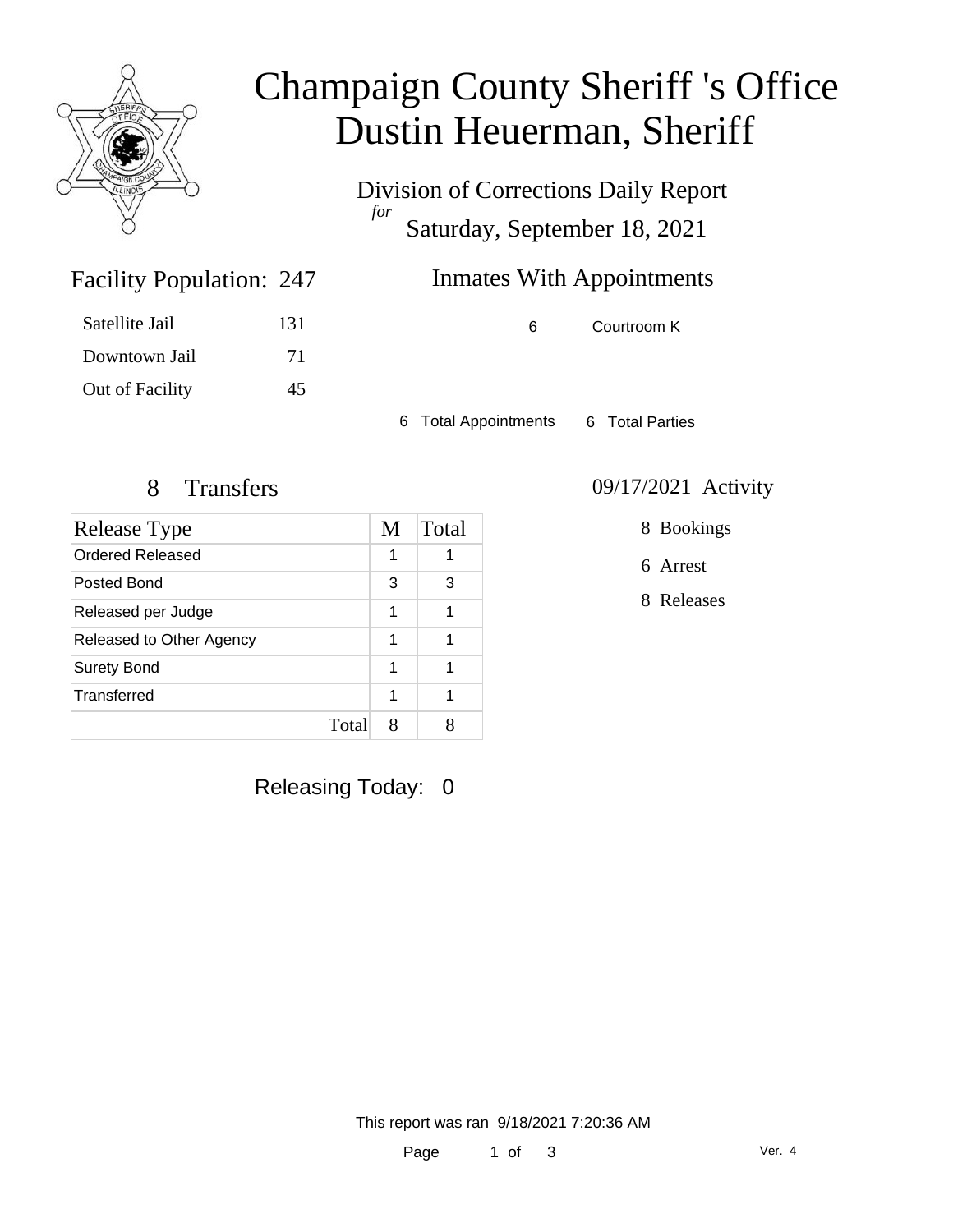

# Champaign County Sheriff 's Office Dustin Heuerman, Sheriff

Division of Corrections Daily Report *for* Saturday, September 18, 2021

Custody Status Count

- Civil Other 1
- Civil Sentenced CCCC 1
- Electronic Home Dentention 16
	- Felony Arraignment 8
		- Felony Other 2
	- Felony Pre-Sentence 5
		- Felony Pre-Trial 165
	- Felony Pre-Trial DUI 1
	- Felony Sentenced CCSO 4
	- Felony Sentenced IDOC 13
		- Hold Other 3
		- Hold Sentenced IDOC 1
	- Misdemeanor Arraignment 5
		- Misdemeanor Pre-Trial 2
			- Petition to Revoke 5
			- Remanded to DHS 15
				- Total 247

This report was ran 9/18/2021 7:20:36 AM